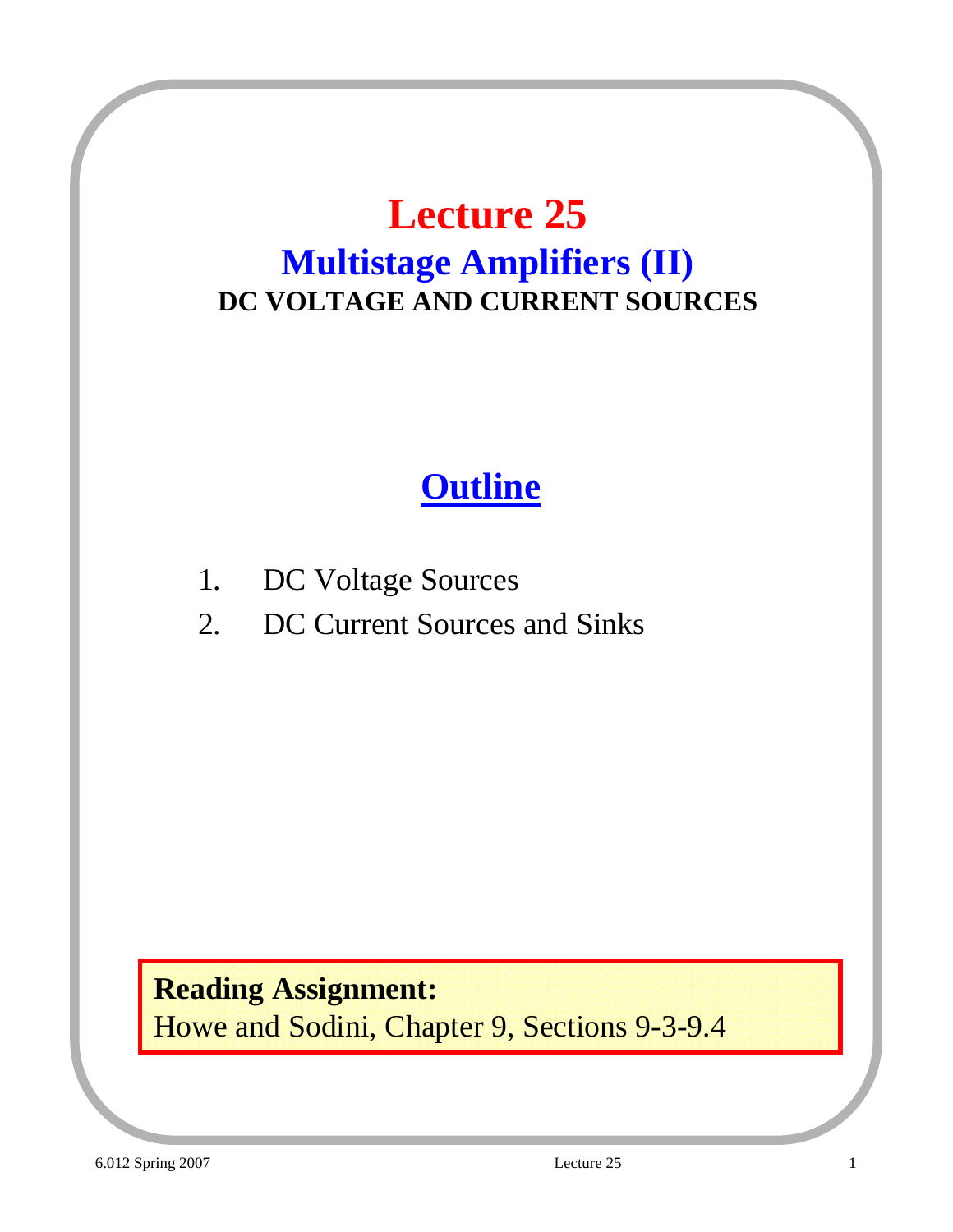## **1. DC Voltage Sources**

Characteristics of DC Voltage Sources :

- A well controlled output voltage
- Output voltage does not depend on current drawn from source ⇒ *Low Thevenin Resistance*

Consider a MOSFET connected in "diode configuration"



I-V characteristics:

$$
\boldsymbol{I}_\mathrm{D} = \frac{\boldsymbol{W}}{2L} \boldsymbol{\mu}_\mathrm{n} \boldsymbol{C}_\mathrm{ox} \big( \boldsymbol{V}_{\mathrm{GS}} - \boldsymbol{V}_{\mathrm{Ta}} \big)^2 = \frac{\boldsymbol{W}}{2L} \boldsymbol{\mu}_\mathrm{n} \boldsymbol{C}_\mathrm{ox} \big( \boldsymbol{V}_{\mathrm{DS}} - \boldsymbol{V}_{\mathrm{Ta}} \big)^2
$$

Beyond the threshold voltage, the MOSFET looks like a "diode" with quadratic I-V characteristics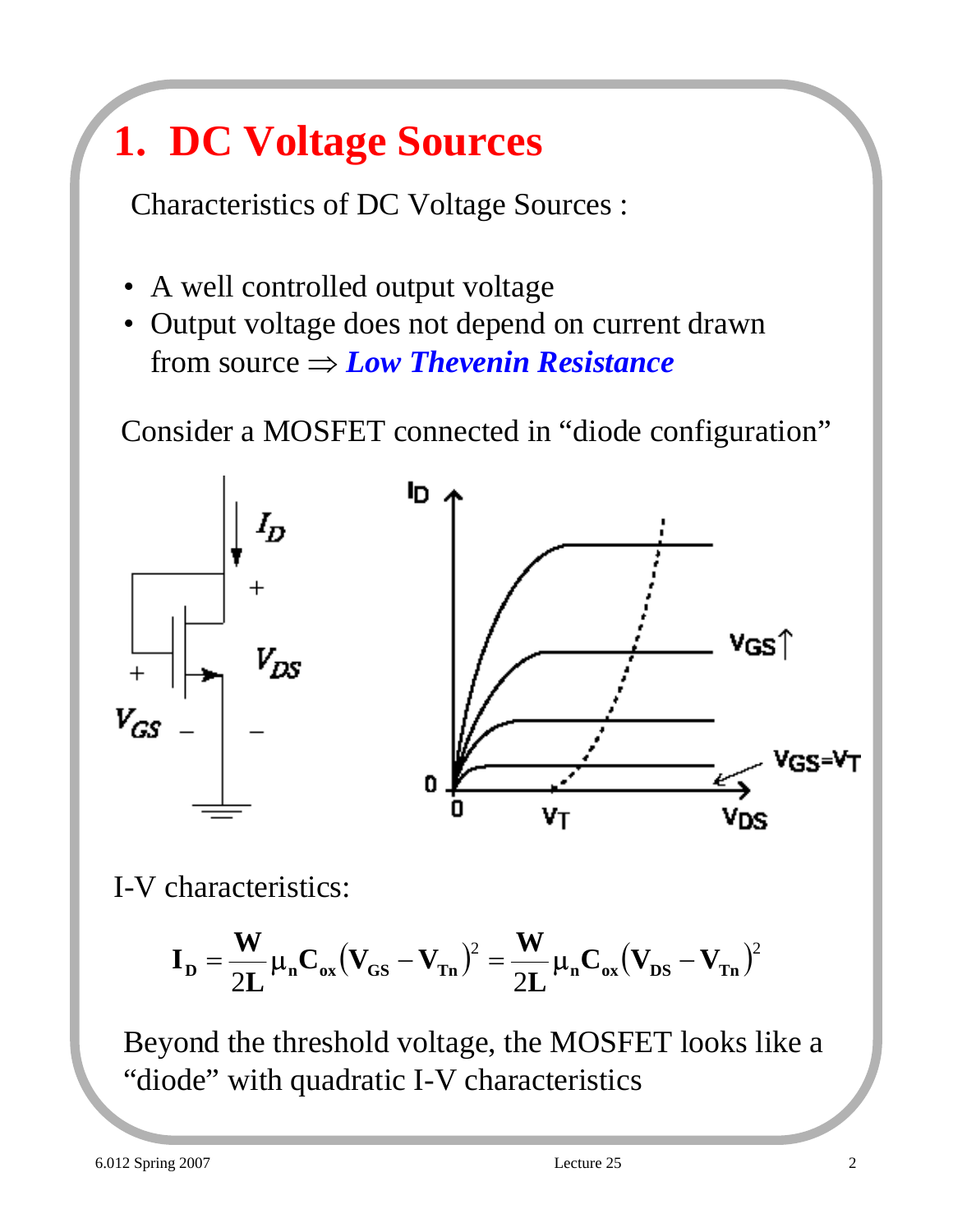#### **How does one synthesize a voltage source with this?**

Assume a current source is available



 $V_{GS} = V_{DS}$  takes a value needed to sink current  $\boldsymbol{i_D} = \boldsymbol{I_{REF}} + \boldsymbol{i_{OUT}} =$ *W*  $\frac{W}{2L} \mu_n C_{ox} (v_{OUT} - V_{Tn})^2$ 

Then:

$$
i_{OUT} = \frac{W}{2L} \mu_n C_{ox} (v_{OUT} - V_{Tn})^2 - I_{REF}
$$

Solving for  $v_{\text{OUT}}$ :

$$
v_{OUT} = V_{Tn} + \sqrt{\frac{I_{REF} + i_{OUT}}{V_{2L}} \mu_n C_{ox}}
$$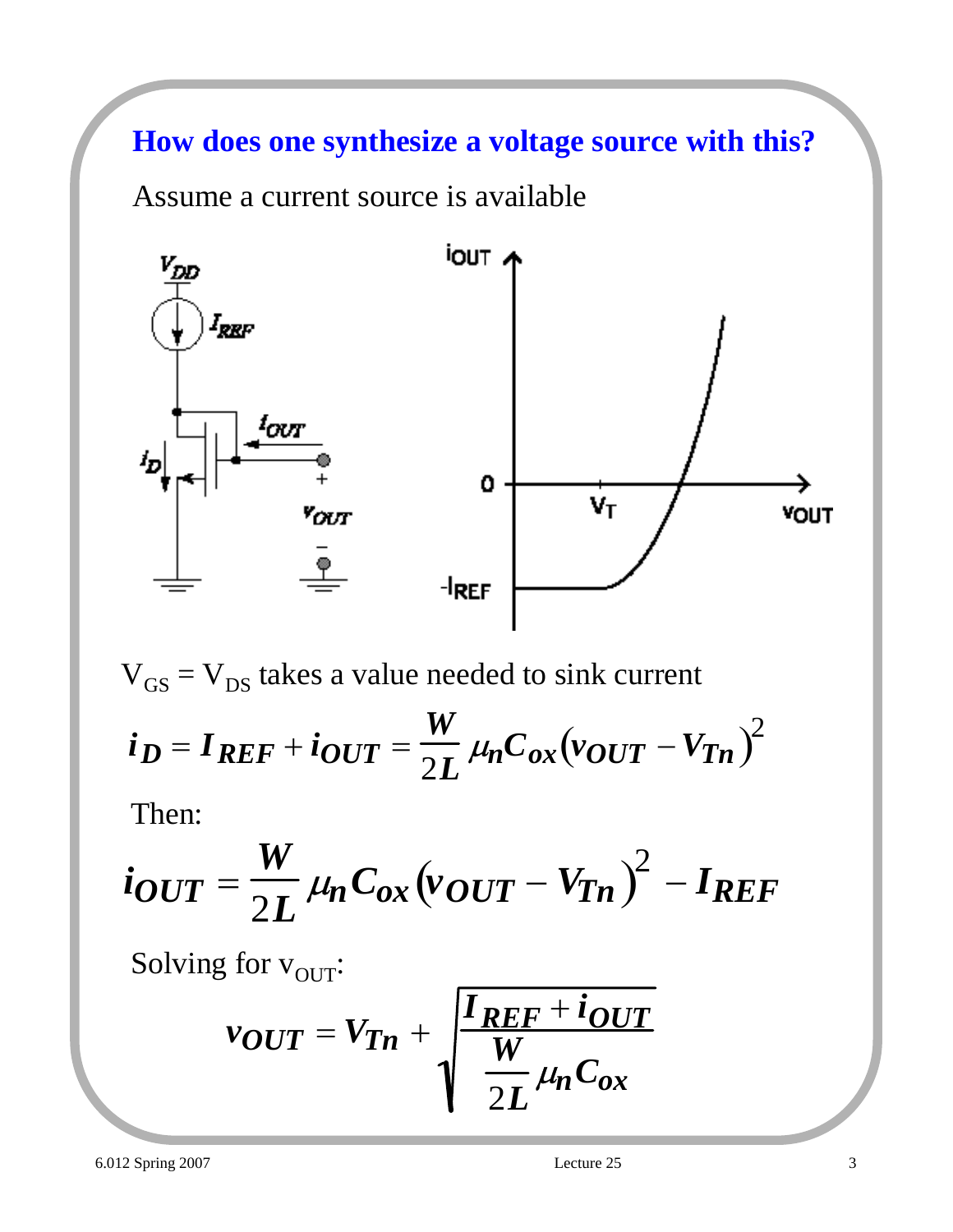## **Synthesizing Voltage Sources (contd.)**

 $v_{\text{OUT}}$  is a function of I<sub>REF</sub> and W/L of MOSFET:

• 
$$
I_{REF} \uparrow \Rightarrow v_{OUT} \uparrow
$$
  
•  $W/I \uparrow \Rightarrow v_{OUT} \uparrow$ 

 $W/L \perp \Rightarrow V_{\text{OUT}} \downarrow$ 



Small Signal Equivalent Circuit Model:

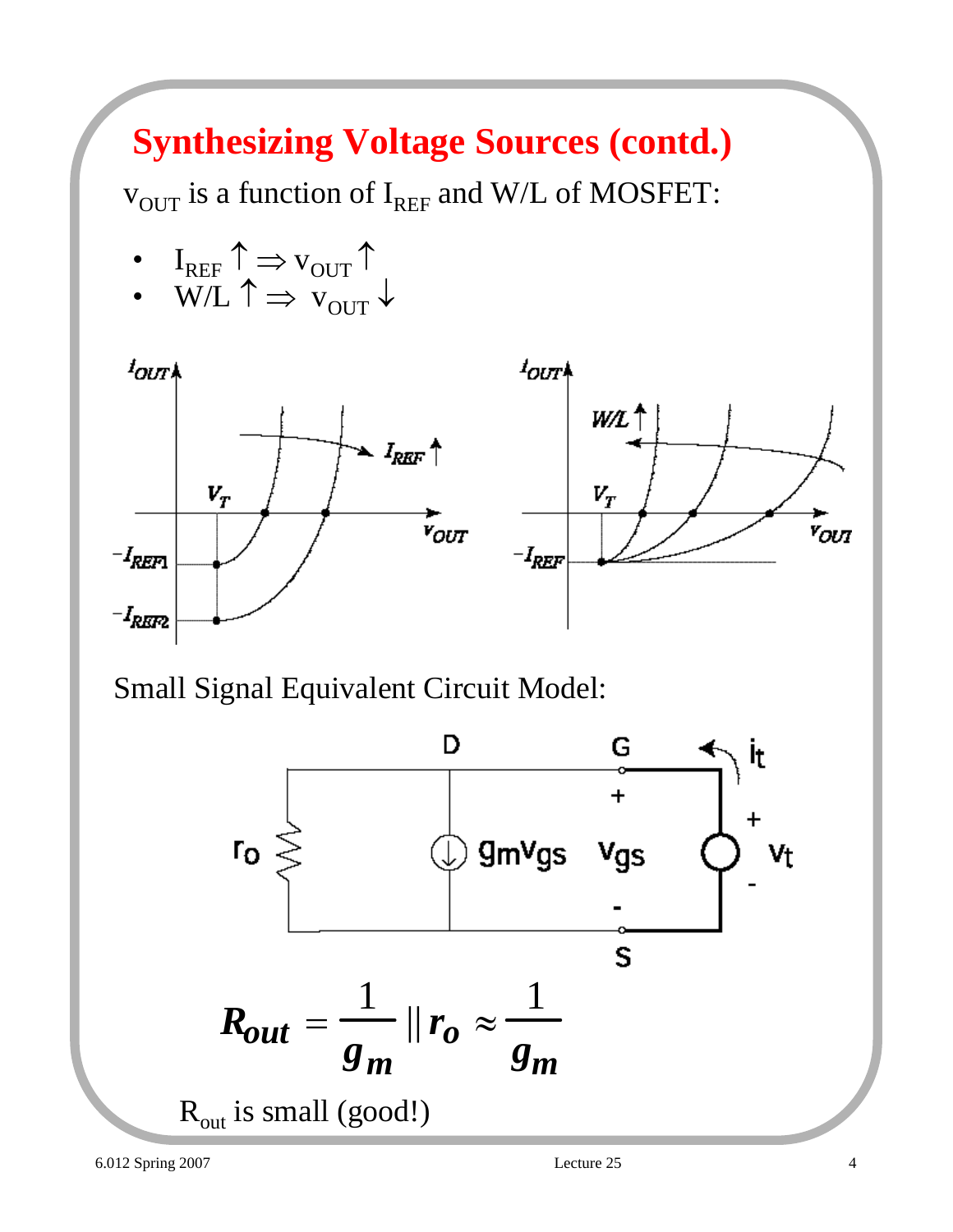### **PMOS voltage source**



Same operation and characteristics as NMOS voltage source. PMOS needs to be larger to attain the same  $R_{out}$ .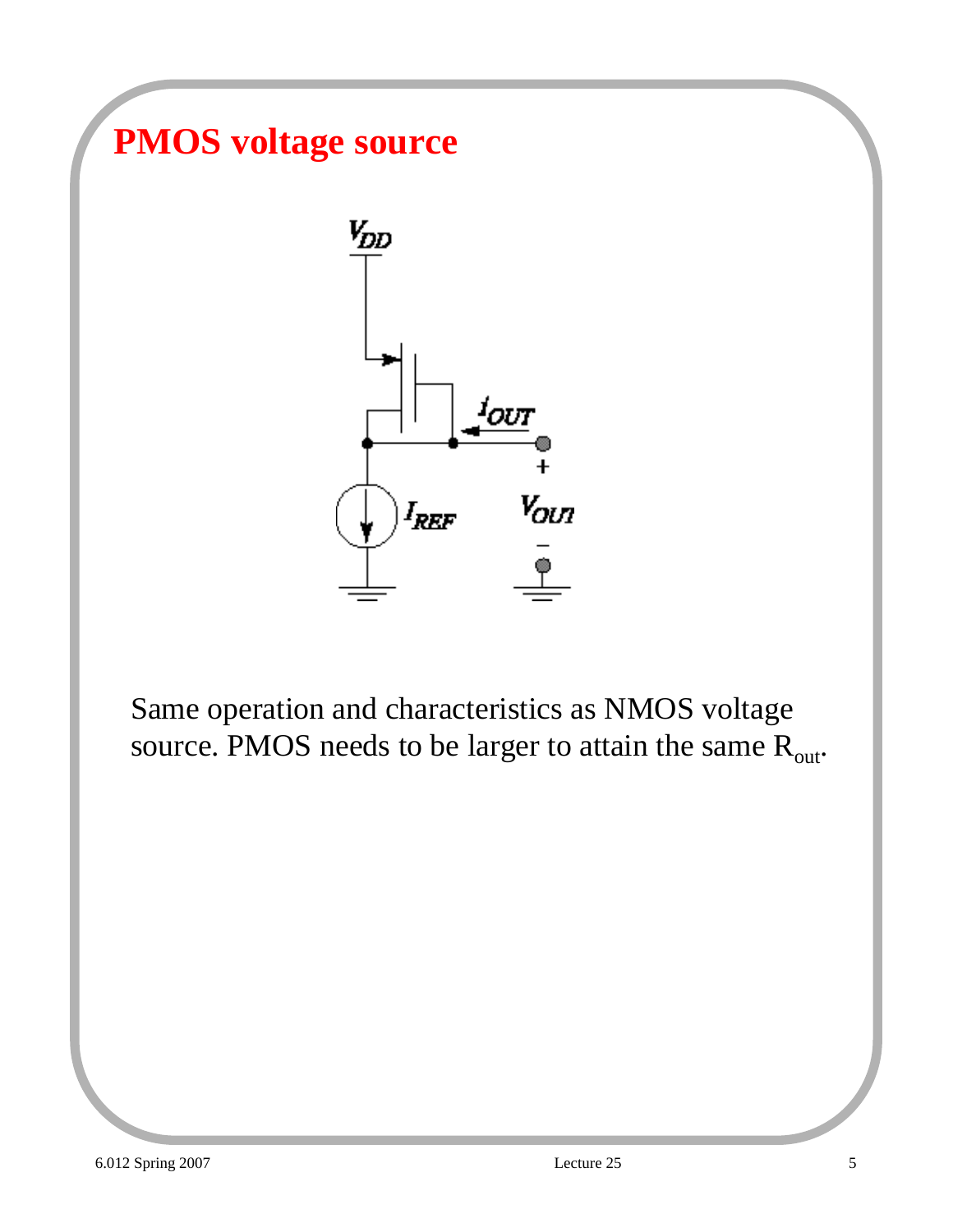## **3. DC Current Sources and Sinks**

#### **Characteristics of Current Sources**

- A well controlled output current
- Supplied current does not depend on output voltage ⇒ *High Norton Resistance*

Connect a voltage source to the gate of another MOSFET:

$$
I_{OUT} \approx \frac{1}{2} \left(\frac{W}{L}\right)_{2} \mu_{n} C_{ox} (V_{REF} - V_{Tn})^{2}
$$

$$
I_{REF} \approx \frac{1}{2} \left(\frac{W}{L}\right)_{1} \mu_{n} C_{ox} (V_{REF} - V_{Tn})^{2}
$$



 $I_{\text{OUT}}$  scales with  $I_{\text{REF}}$  by W/L ratios of two MOSFETs ⇒ *Current Mirror Circuit*

Well "matched" transistors important.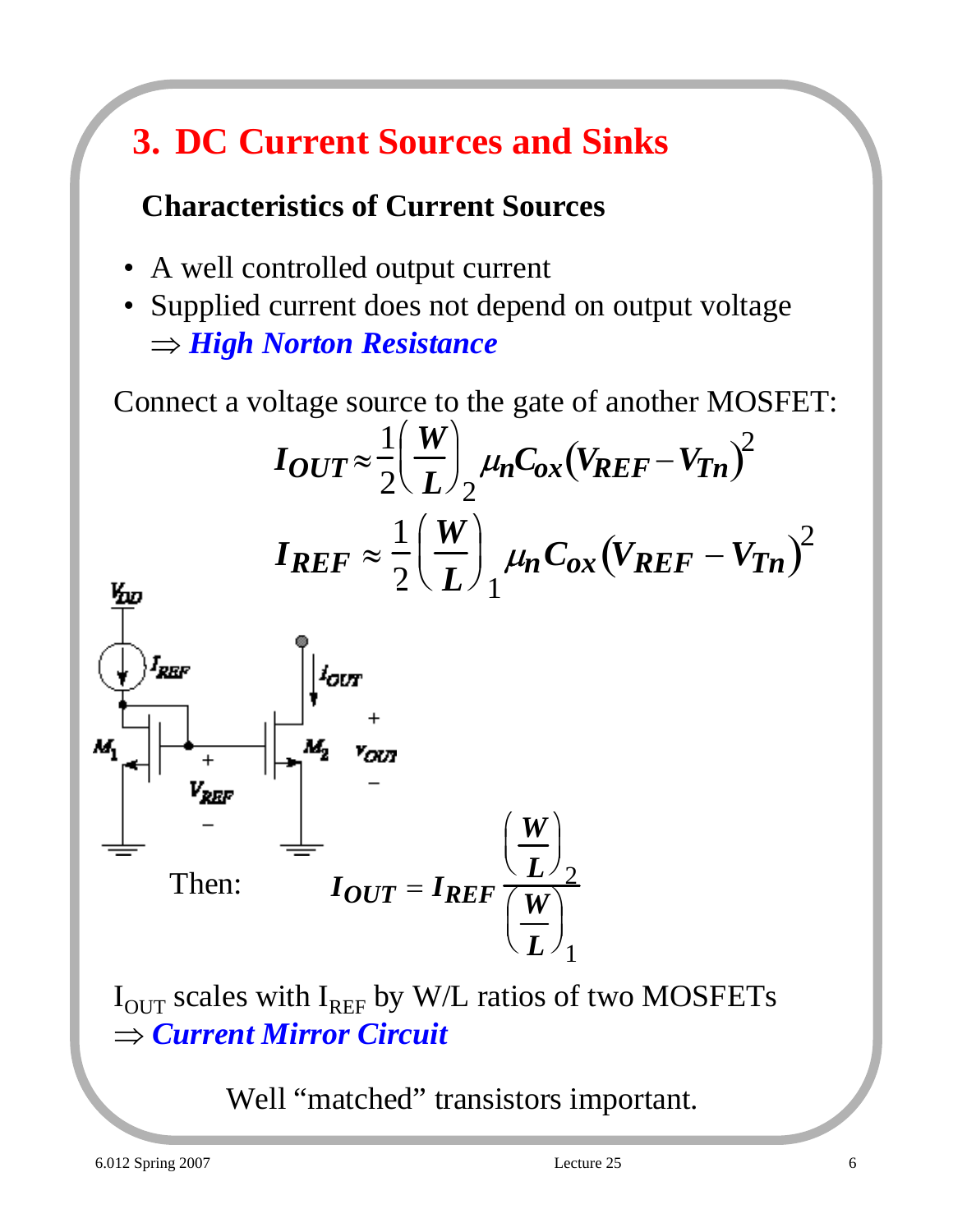**DC Current Sources and Sinks (contd.)**

**Small Signal Equivalent Circuit Model:**



 $R_{out2} = r_{02}$ 

#### I-V characteristics of NMOS current source:

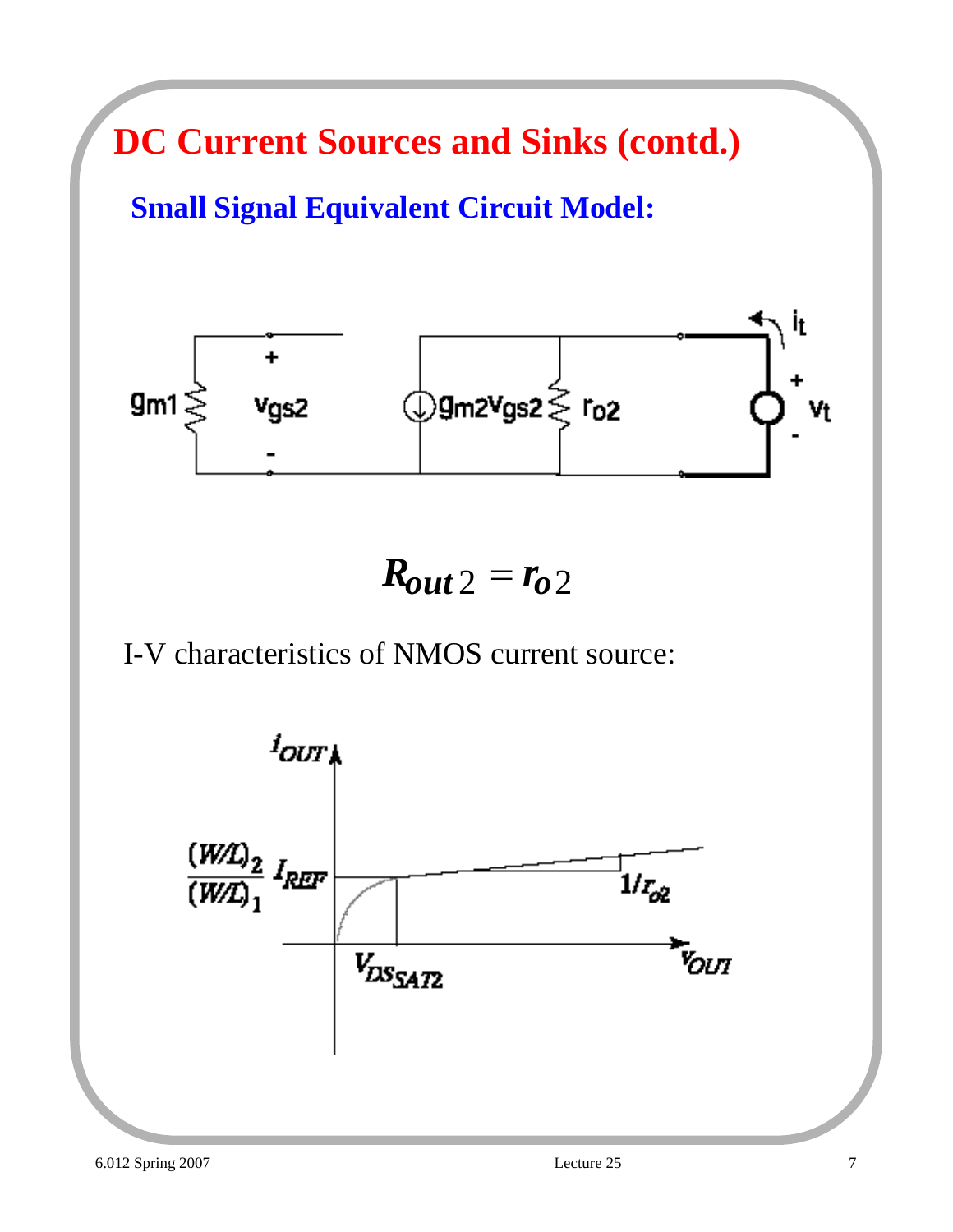## **PMOS Current Source**

- NMOS current source sinks current to ground
- PMOS current source sources current from positive supply

PMOS Current Mirror:

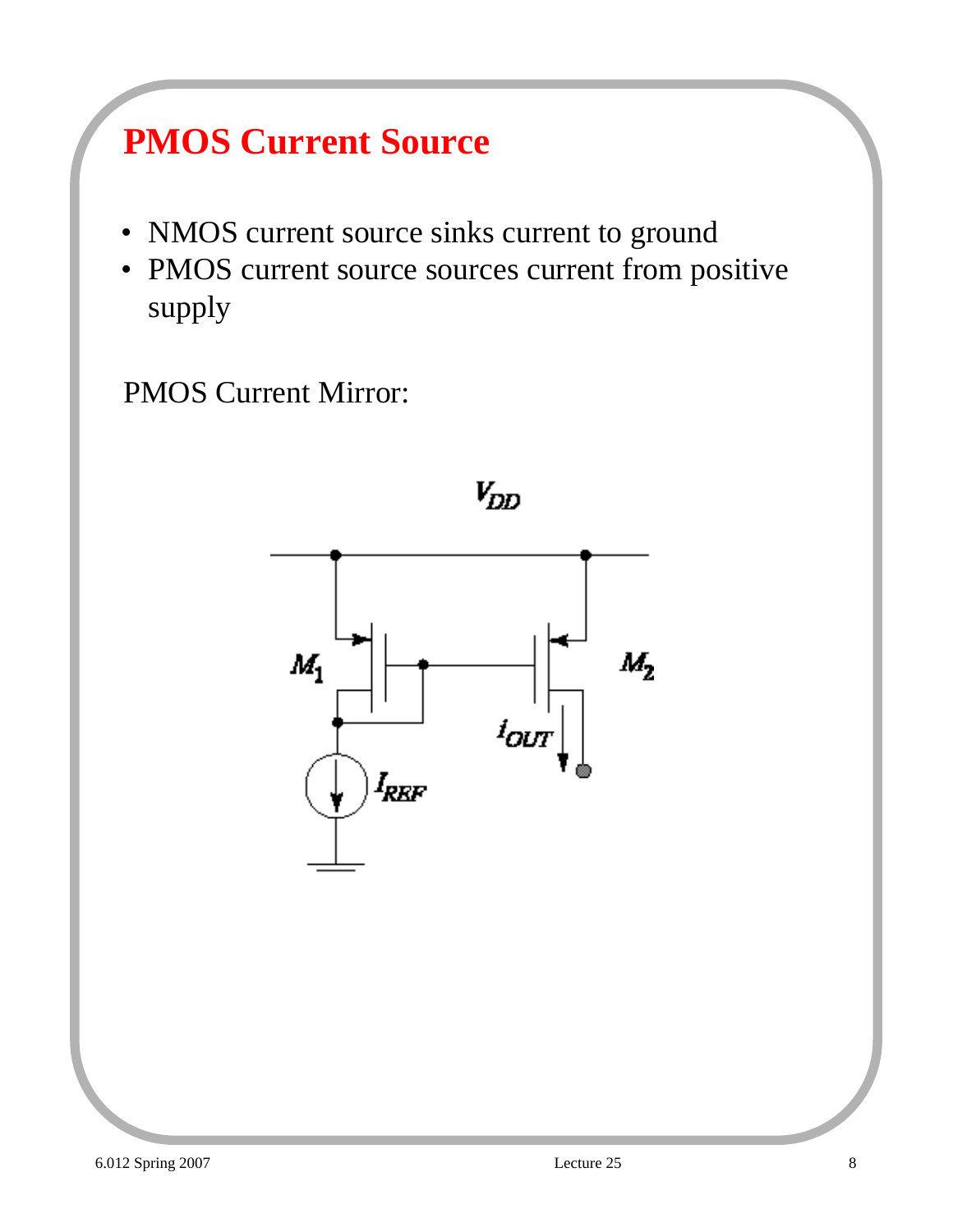## **3. Multiple Current Sources**

Since there is no DC gate current in MOSFET, we can tie up multiple current mirrors to single current source:



Similar idea with NMOS current sinks:



*R*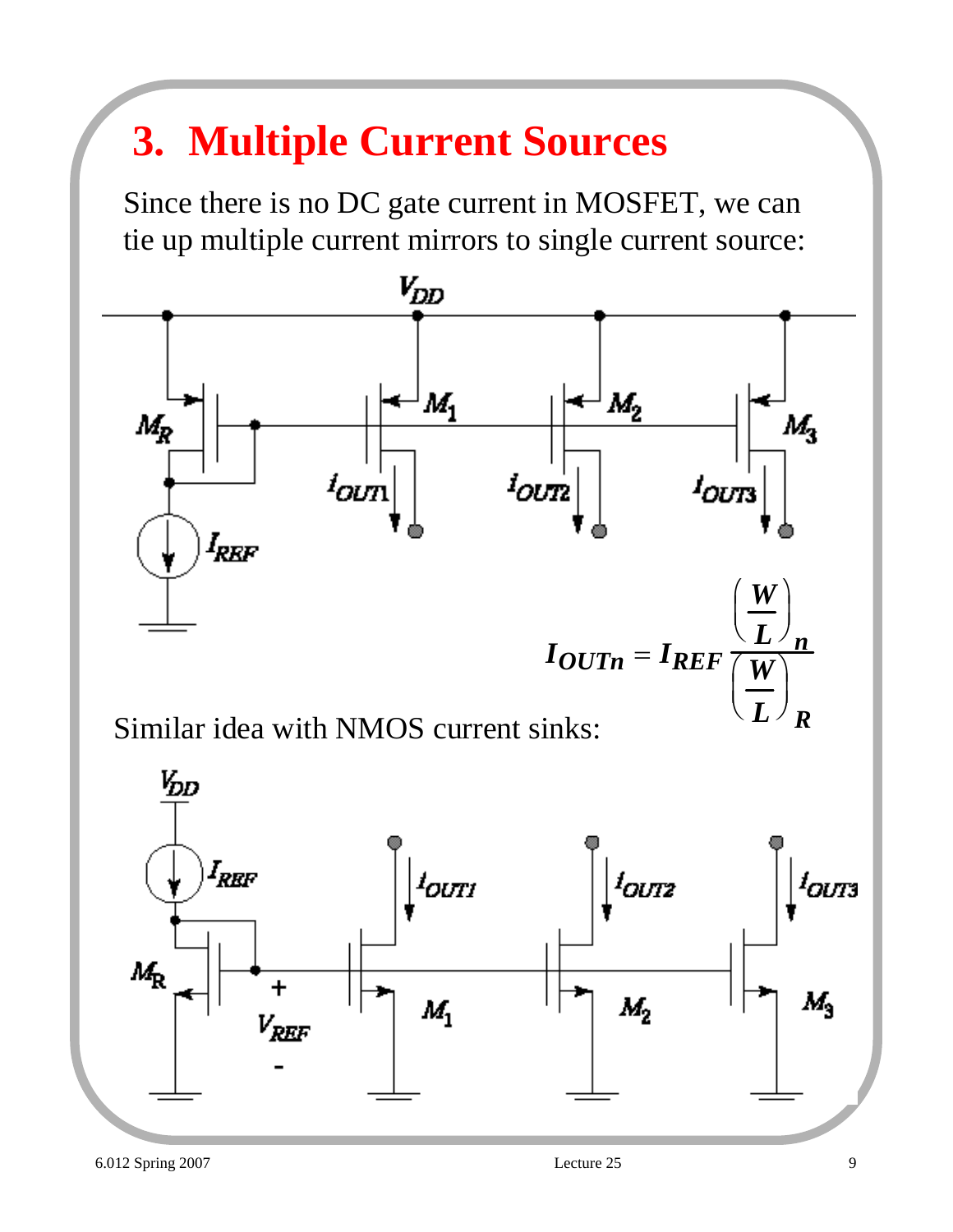# **Multiple Current Sources and Sinks**

Often, in a given circuit, we need current sources and sinks. We can build them all out of a single current source.

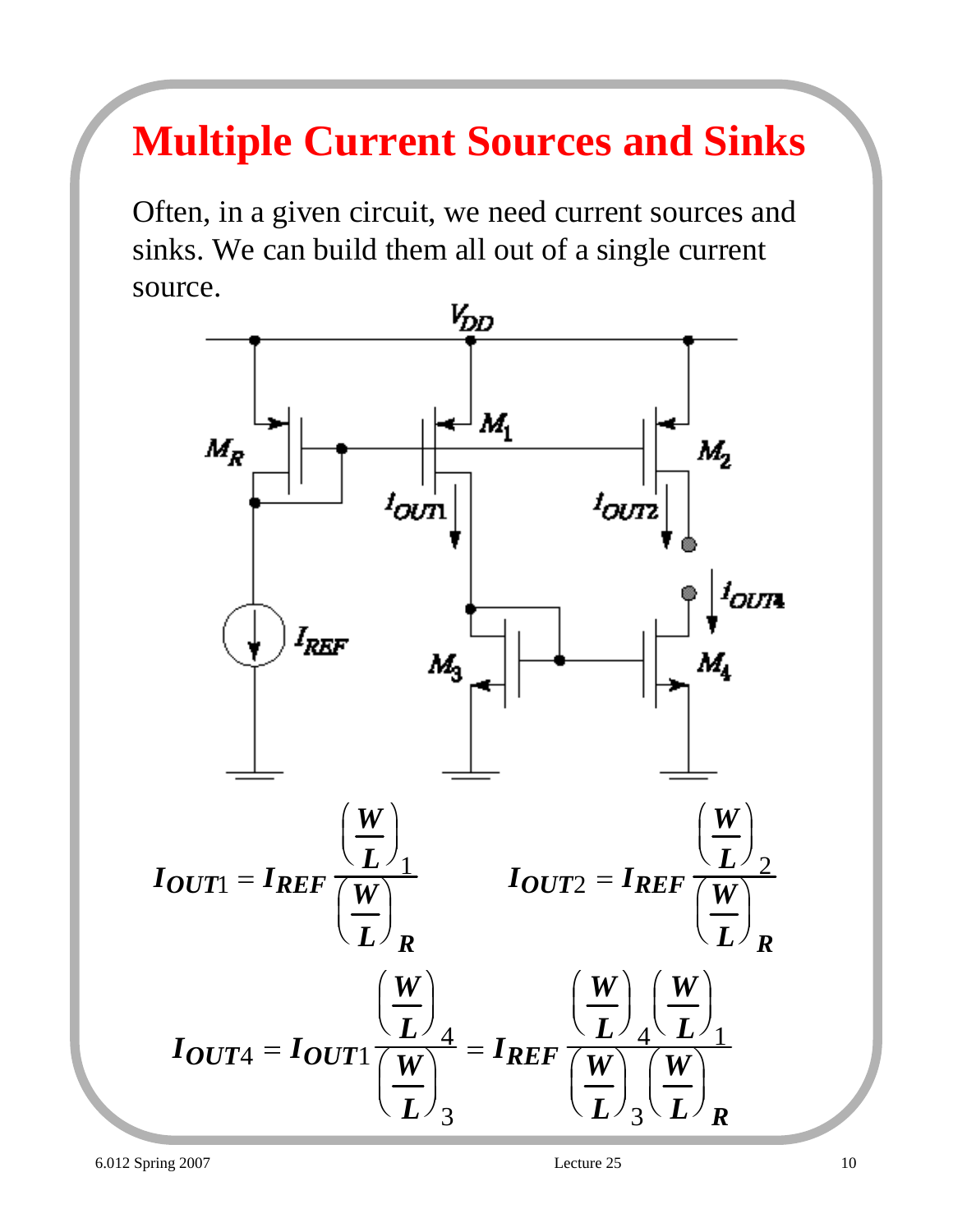## **Generating I<sub>REF</sub>**

#### **Simple circuit:**



$$
I_{REF} = \frac{V_{DD} - V_{OUT}}{R}
$$

$$
V_{OUT} = V_{Tn} + \sqrt{\frac{I_{REF}}{V_{2L}} \mu_n C_{ox}}
$$

For large W/L:

$$
I_{REF}\approx\frac{V_{DD}-V_{Tn}}{R}
$$

- **Advantages** 
	- $I_{REF}$  set by value of resistor
- **Disadvantages** 
	- $V_{DD}$  also affects  $I_{REF}$ .
	- $V_{Tn}$  and R are functions of temperature  $\Rightarrow I_{REF}(T)$ .

In the real world, more sophisticated circuits are used to generate  $I_{REF}$  that are  $V_{DD}$  and T independent.